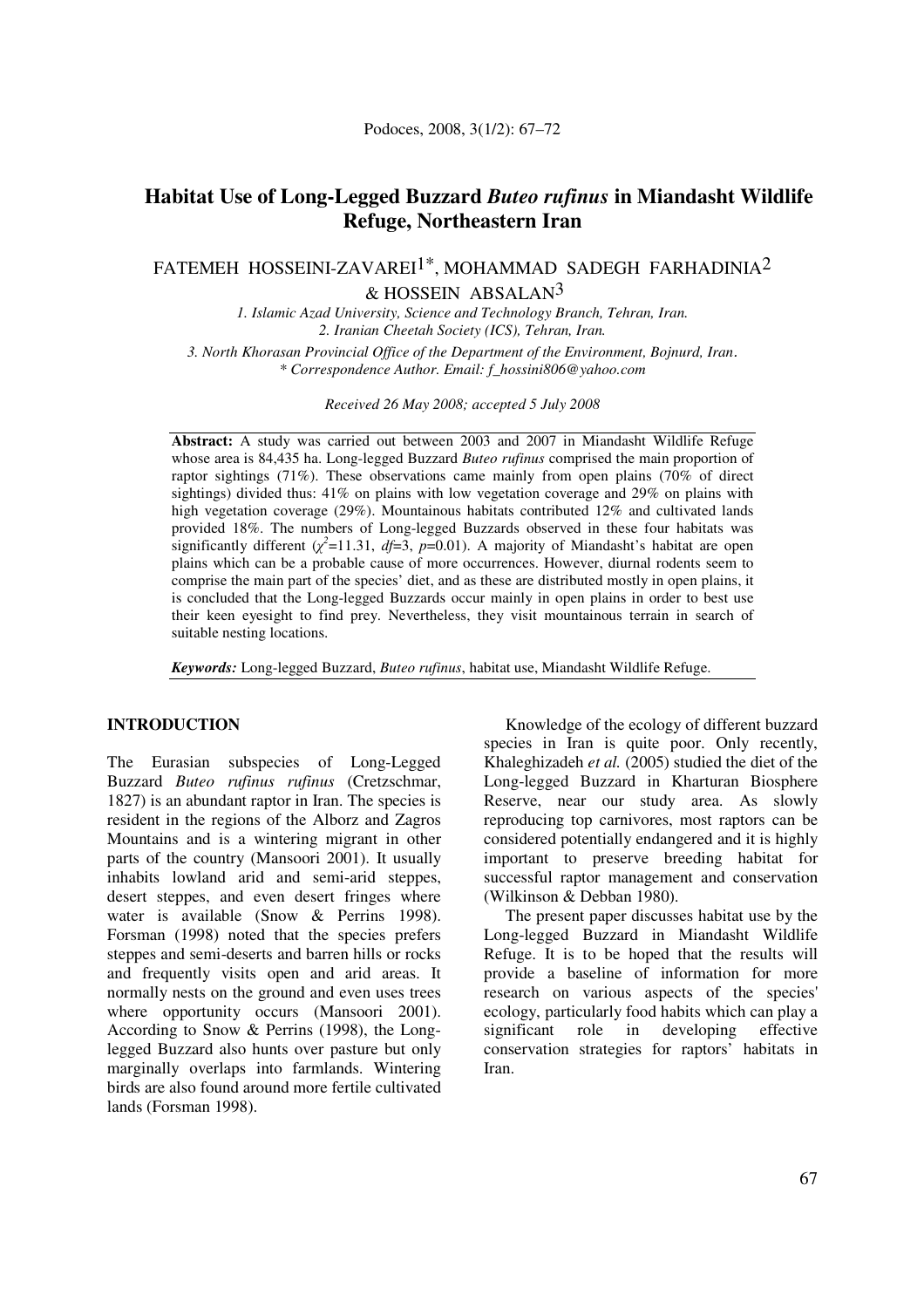

**Figure1.** Map of Miandasht Wildlife Refuge and its location in Iran.

#### **STUDY AREA**

Located near the city of Jajarm (36°45' to 37°05'N, 56°25' to 56°57'E) in North Khorasan Province, northeastern Iran (Fig. 1), 84,435 hectares were designated as Miandasht Wildlife Refuge in November 1973 by the Iranian Department of the Environment (DOE). The area is composed of vast expanses of flat plains where rolling hilly terrain divides it into northern and southern halves. This area is scarred by a large network of dry river beds and depressions, intermingled with clusters of small hills and plateaus. Hilly terrain inside the reserve forms a core zone dominated by scrub cover; there are some steep mountains on the southern boundary. A seasonal salty river, namely the Jajarm Kalshur, marks the northern boundary, providing a good range of habitats for wildlife. The altitude range of Miandasht is 900–1340 m, but mainly below 1000 m. The mean annual temperature of 14°C and precipitation of only 150 mm have resulted in an arid climate in the region (Darvishsefat 2006). It is highly important to emphasize that Miandasht is unique among the Iranian reserves, because more than 90% of the area has a slope of less than 1 in 10, within the

definition of flat plains. Slopes of greater than 1 in 3 are rare (M. Farhadinia, unpubl. data). The area is surrounded by a number of human settlements, mostly in south and northeast – a total of 15,000 head of livestock annually graze on the area's pastures in winter.

The reserve consists of desert ecosystems – xerophyte and halophyte species, mainly *Leguminoseae*, *Salsolaceae*, *Chenopodiaceae*, and *Graminae* (Salehi 1994). Vegetation on Miandasht is dominated by Wormwood *Artemisia sieberi*, Feather Grass *Stipa* spp., and Saltwort *Salsola* spp. with scattered Saxaul Trees *Haloxylon* on sand plains and Tamarisk *Tamarix* along the dry watercourses. Meanwhile, invasive plant species such as *Peganum* spp. and *Sophora alopecuroides* are extending from southern degraded pastures toward the northern area of the reserve.

Mammal carnivores such as the critically endangered Asiatic Cheetah *Acinonyx jubatus venaticus*, Striped Hyena *Hyaena hyaena*, Grey Wolf *Canis lupus*, Caracal *Caracal caracal*, Wild Cat *Felis silvestris*, Common Fox *Vulpes vulpes* and Golden Jackal *Canis aureus* are known to exist in the area. Persian Gazelle *Gazella subgutturosa* and Wild Boar *Sus scrofa* are the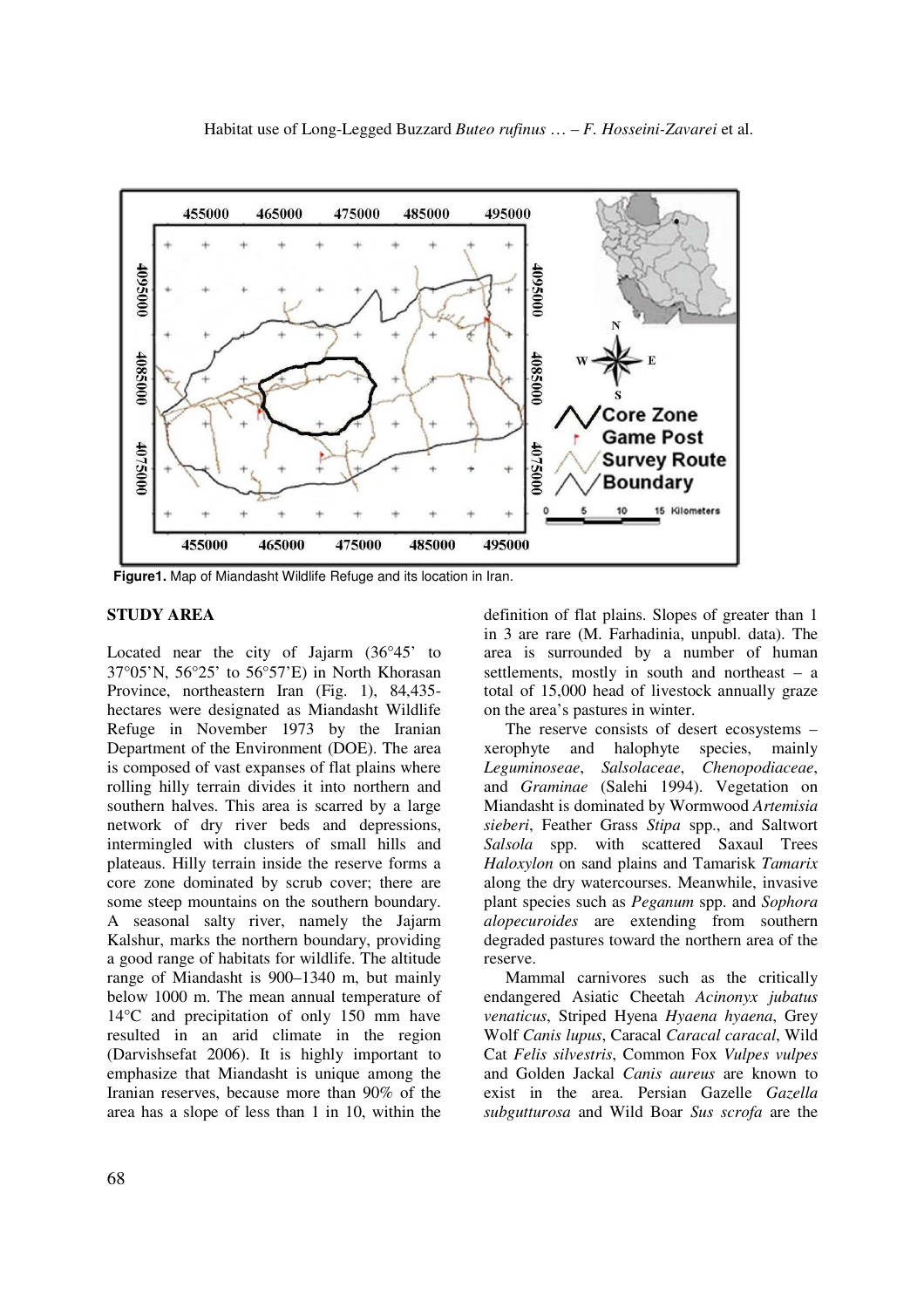main wild ungulates occurring in the area (Farhadinia & Absalan 2004). A high density and diversity of Cape Hare *Lepus capensis* and 11 rodent species occur throughout Miandasht.

### **METHODS**

Field surveys were carried out during a five-year period (2003–2007) in Miandasht Wildlife Refuge. There were monthly visits in the first two years (2003 and 2004) and seasonal visits in the rest of the study period. During the survey period, 12 transects crossing different habitats of the area were established along existing routes and each transect was surveyed an average of 20 times, travelling by car or motorcycle. The total length of all transects was approximately 134 km. Every kilometre GPS coordinates were taken and a digital map showing all transects was produced using the program ArcView GIS 3.2 (ESRI Inc.).

All identifiable raptors seen through binoculars within 1 km of the survey route were recorded. Also, we often tried to take photos of seen raptors using digital Canon 350D with 70– 300 tele-zoom in order to ensure our identification later based on present field guides. However, we defined two more categories for raptors which environmental conditions (*e.g.* low contrast lighting, far distance, *etc.*) did not permit us to identify in the field nor later based on photos. These categories are: small unknown raptors, including kestrel, falcons, hawks, and harriers and large unknown raptors, including buzzards and eagles.

Between identifications, an average speed was maintained through the transects of 40–50 km/hr. Duplicated sightings were infrequent because the survey area was so large with little overlap between transect sightlines. However, we eradicated any probable double sightings that had occurred within very short periods of time and discounted any suspected recounts from a bird's direction of movement.

We had intended to study the species' habitat use with respect to landform parameters (slope, elevation and aspect), but we found the reserve to be sufficiently homogenous in these respects, lacking any sizeable large variation between

different areas. We therefore instead defined four categories of Long-legged Buzzard habitat, based on landscape features (vegetation structure and topographic conditions) (Table 1). As a result of preliminary surveys, it was concluded that the highest average vegetation coverage in the area is no more than 60%. Therefore, we established a limit of 30% to separate two plain habitat types based on coverage of vegetation. Cultivated lands mainly occur in outside areas, mainly close to the southern boundary.

The area's vegetation cover map has not been yet developed. Therefore, during the surveys, a 1×1 km grid was drawn in the field, centred on each observed raptor to determine the main habitat types (see Table 1). Other raptor species were also identified and their numbers recorded. The GPS geographical coordinates (position fixes) of all sighted Long-legged Buzzards were plotted on the GIS map of Miandasht Wildlife Refuge by means of ESRI ArcView GIS 3.2a software. A chi-square goodness of fit test (Zar 1999) was used to determine if the observed frequencies of habitat use differed significantly from expected frequencies using SPSS 14.0 for Windows software package.

## **RESULTS**

During the survey period, a total of 70 bird species was identified in the Miandasht Wildlife Refuge, including 11 raptor species, of which the Long-legged Buzzard comprised the main proportion observations (62%, *n*=71) (Table 2). We were successful in identifying up to 86% of all raptors seen. We note that buzzards form the same proportion of the total of large raptors seen in Miandasht. The main bulk (66%) of *B.r. rufinus* observations were in plains habitats; 25% (*n*=18) on plains with high vegetation cover and 41% (*n*=29) on those with low vegetation cover. Mountainous habitats offered the lowest frequency of such observations at 14% (*n*=10), but 20% (*n*=14) occurred in cultivated land (Fig. 2). The numbers of observed buzzards in the four habitats differed significantly  $(\chi^2=11.31, df=3,$ *p*=0.01).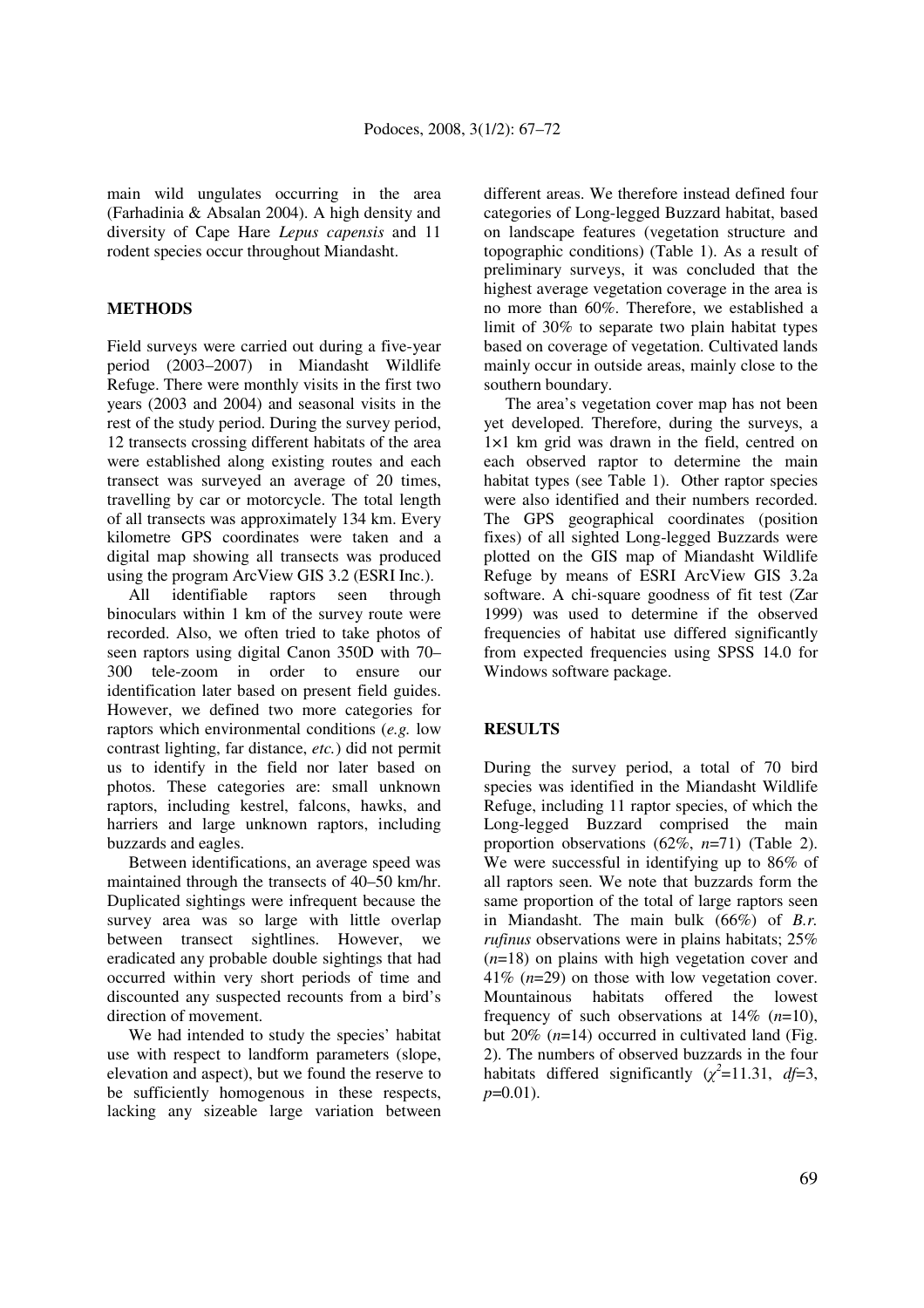**Table 1.** Characteristics of the four defined study habitats in Miandasht. Since most cultivated land is located outside the area's boundary, the total area surveyed is greater than for Miandasht alone.

| <b>Habitat type</b>                    | <b>Topographic features</b>                                                     | vegetation<br><b>Extent</b><br>οf<br>cover  | Area<br>$(km^2)$ |
|----------------------------------------|---------------------------------------------------------------------------------|---------------------------------------------|------------------|
| Low cover, plains                      | None significant in a radius of at least 0.5km                                  | $<$ 30%                                     | 687              |
| High cover, plains                     | None significant in a radius of at least 0.5km                                  | $>30\%$                                     | 143              |
| <b>Mountainous or</b><br>hilly terrain | Scattered hills, mountains or depressions within a<br>maximum distance of 0.5km | Not a significant variable                  | 93               |
| <b>Cultivated lands</b>                | None significant                                                                | Field boundaries and crops<br>near villages | 186              |
| <b>Total</b>                           |                                                                                 |                                             | 1109             |

**Table 2.** Proportion of observations of ten raptor species in Miandasht Wildlife Refuge during the 2003–2007 period. Numbers in brackets indicate number of observations where more than one individual was observed.

| <b>Raptors</b>                  | <b>Scientific Name</b> | <b>Abundance of Sighting</b> | Frequency of Sighting (%) |
|---------------------------------|------------------------|------------------------------|---------------------------|
| Short-toed Eagle                | Circaetus gallicus     | 1(0)                         |                           |
| Hen Harrier                     | Circus cyaneus         | 2(0)                         | 2                         |
| <b>Pallid Harrier</b>           | Circus macrourus       | 1(0)                         |                           |
| Eurasian Sparrowhawk            | Accipiter nisus        | 1(1)                         |                           |
| Long-legged Buzzard             | <b>Buteo rufinus</b>   | 71(8)                        | 62                        |
| Steppe Eagle                    | Aquila nipalensis      | 2(0)                         | 2                         |
| Eastern Imperial Eagle          | Aquila heliaca         | 2(0)                         | 2                         |
| Golden Eagle                    | Aquila chrysaetos      | 9(0)                         | 8                         |
| Common Kestrel                  | Faclo tinnunculus      | 8(2)                         | 7                         |
| Saker Falcon                    | Falco cherrug          | 1(0)                         |                           |
| Eurasian Hobby                  | Falco subbuteo         | 1(0)                         |                           |
| Falcon, kestrel, hawk & harrier |                        | 2(0)                         | $\mathcal{P}$             |
| sp.                             |                        |                              |                           |
| Buzzard & Eagle sp.             |                        | 14(0)                        | 12                        |
| <b>Total</b>                    |                        | $\overline{115}$ (10)        | 100                       |



**Figure 2.** Relative abundance of Long-legged Buzzard Buteo rufinus observations in four defined study habitats in Miandasht Wildlife Refuge. **Figure 3.** Rufous form of an adult Long-legged



Buzzard Buteo rufinus, Miandasht, May 2004. © M.S. Farhadinia.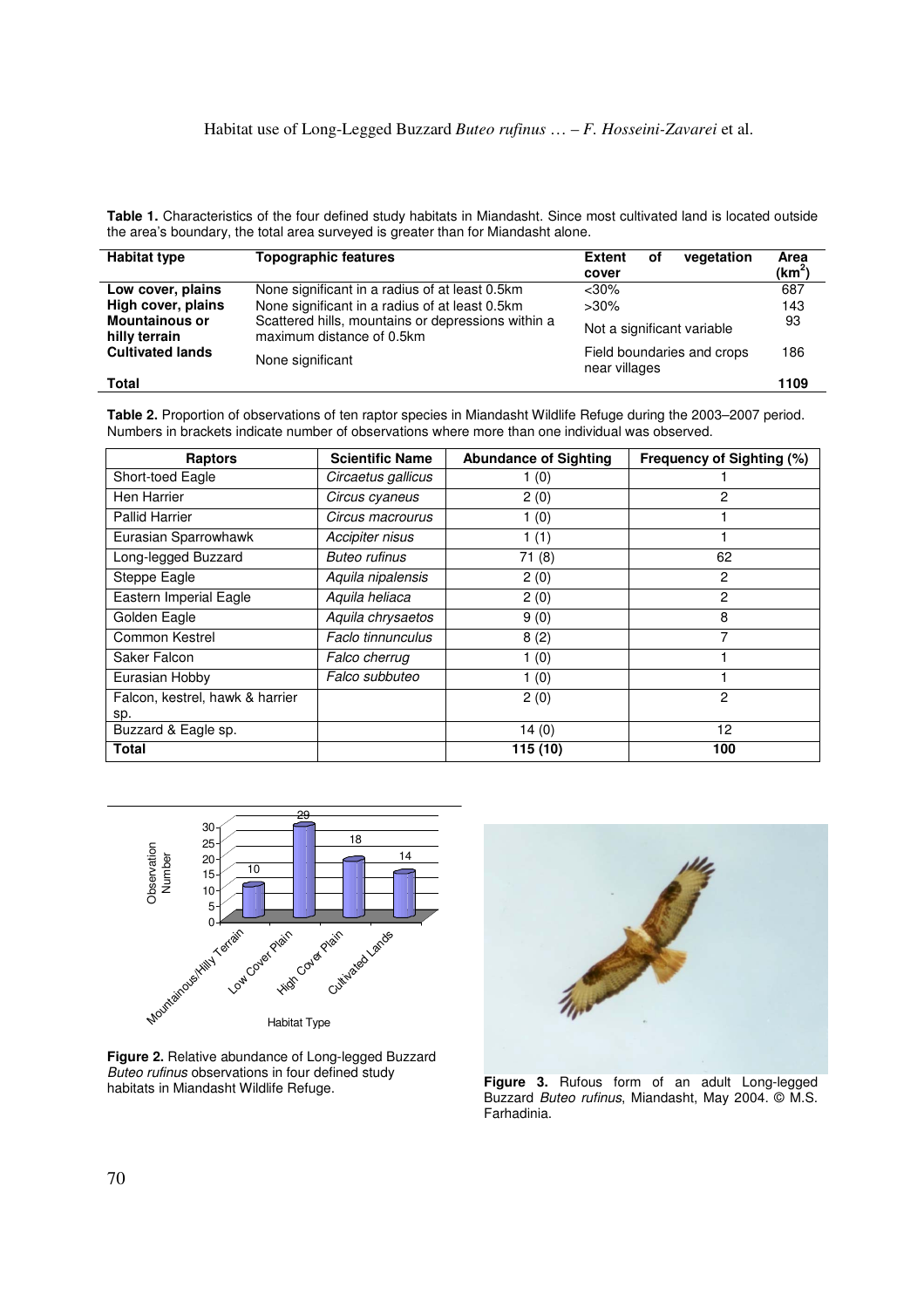### **DISCUSSION**

The Long-legged Buzzard (Fig. 3) appeared to be the most abundant raptor in Miandasht (Table 1), occurring throughout the areas that are composed mainly of broad plains scattered with hills. Our data indicated that they occur mostly in open plains sparsely covered with vegetation (Table 1, Fig. 2), which habitat occurs over the main proportion of the area.

Analysis of several pellets around buzzards' nests revealed that a main proportion of their diet consists of rodents and lizards. Also, on two occasions their hunting behaviour was observed in which the prey species involved was a gerbil, Libyan Jird *Meriones libycus*. The Long-legged Buzzard's prey consists of various small to middle-sized vertebrates including birds, mammals, reptiles and insects (Snow & Perrins 1998) in various proportions according to local food supply (Forsman 1998). Analysis of Longlegged Buzzard pellets collected in lower Kuma, Caucasia indicated that 69–86% the species' food comprised mammals (Cramp & Simmons 1979) and around 61.5% of the diet consisted of mammals in Kharturan, Iran (Khaleghizadeh *et al.* 2005) . The association between the range of the Long-legged Buzzard and the gerbil has been noted in Turkmenistan, Sinkiang and India (Dement'ev & Gladkov 1966).

Miandasht's plains hold high diversity and density of rodents which we would assume to constitute a large proportion of the buzzard's diet. Accordingly, Long-legged Buzzard's more occurrence in open plains is probably be due to their reliance on rodents for food, but this will need to be quantified in future studies. According to R. Goljani (unpubl. data), Libyan Jird is the most frequently captured species when using Sherman live traps in Miandasht and the species is active during both day and night. It lives in colonies, selecting burrow sites under shrubs in flat sand plains, probably in order to have access to food plants, shade (in hot months) and sufficient field of view to detect predators. Such diurnal rodent preferences would enable Longlegged Buzzards to detect and hunt them more easily in plains areas with lower level of vegetation cover; the prime prey species would be

Libyan Jird and Midday Jird *Meriones meridianus*.

In Miandasht, the buzzards usually perch on shrubs or hills ridge to locate their prey by their keen eyesight. Forsman (1998) noted that the Long-legged Buzzard hunts from elevated posts, such as dead trees, pylons, telegraph poles or rocks. They sometimes perch on the ground, where their long-legged stance becomes obvious. Therefore, where there is dense or continuous vegetation, their sightlines are restricted, giving them less chance of finding any rodents. Each bird would require a larger hunting territory, a plausible reason for the lower frequency of sightings in this kind of habitat.

Highly productive cultivated lands host different kinds of rodents, particularly mice and voles which attract the buzzards to hunt from on telephone poles or tall plants. Due to lower abundance of rodent prey species in mountainous habitats, they could well look for Chukar *Alectoris chukar* that tend to concentrate near water sources in this terrain. It is likely that small reptiles form part of their diet, but the significance is as yet unknown, no studies being available. Moreover, they can find appropriate shelter in this type of habitat to roost and reproduce.

During the present survey period, we found two Long-legged Buzzard nests inside the area, each containing four young (Fig. 4). Dement'ev & Gladkov (1966) noted that the clutch size of the species is 2–5, most frequently probably 4. One nest was inside a hollow high on a tall rocky wall in the eastern mountainous terrain and the other was on top of a thick Saxaul Tree *Haloxylon* inside a sand-dominant plain area. According to Forsman (1998), they usually nest on precipitous cliff or rock overlooking open areas or in narrower gorges. In the Turkmenistan deserts, their nests are chiefly in trees or Saxaul, Tamarisk, and *Calligonum* shrubs (Dement'ev & Gladkov 1966).

Although Cinereous (Eurasian Black) Vulture *Aegypius monachus* had been recorded in 1976 in the area by Derek Scott (pers. comm.), discouragingly we failed to sight it during our surveys. The lower numbers of observations we obtained of other raptor species, especially